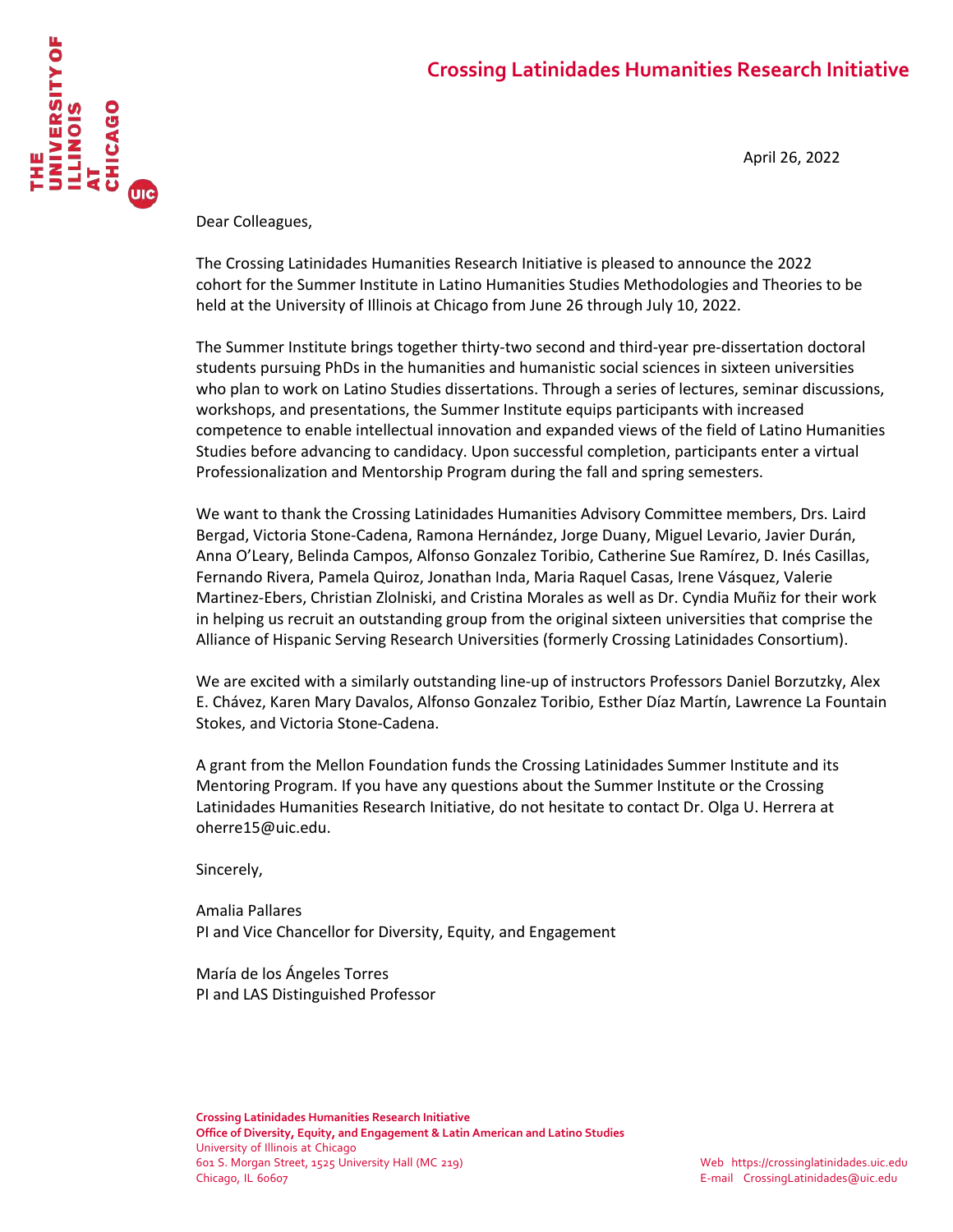## **CROSSING LATINIDADES HUMANITIES RESEARCH INITIATIVE University of Illinois at Chicago**

## **2022 SUMMER INSTITUTE IN LATINO HUMANITIES STUDIES METHODOLOGIES AND THEORIES COHORT + INSTRUCTORS**

### **COHORT**

#### **CUNY Graduate Center**

Ricardo Martín Coloma, Latinx Studies and Spatial Literary Studies Lidia Hernández-Tapia, Caribbean and Diasporic Studies and Literature and Visual Art Jayson Castillo, Urban Education and Latino/a/x and Dominican Studies

#### **Florida International University**

Elisa Romulo Borges, Migration, Diasporas, and Identity Johnny Irizarry Rojas, Transnational History, Latino History, and Migration

#### **Texas Tech University**

Megan Miner, Mexican American History and History of Lynching Maria Sanchez, Psychology, Latinx Populations, and Afro Latinx Studies

#### **University of Arizona**

Vanessa Moreno, Mexican American Studies Daniela Torres Cirina, Multiliteracies and Heritage Language

#### **University of California, Irvine**

Anibal Serrano, International Relations, Comparative Politics and Latino Studies Gema Ludisaca, Latinx Literature and Queer Indigeneity

#### **University of California, Riverside**

Guadalupe Arellanes Castro, Migration and Critical Environmental Studies Eliana Buenrostro, Chicanx Studies and Migration Studies María Gutiérrez Gómez, Sociolinguistics and Linguistic Anthropology

#### **University of California, Santa Barbara**

Karla Larrañaga, Latina Feminist Theology and Chicana Feminism Kristian E. Vasquez, Chicanx Cultural Studies and Decolonial Politics/Philosophy

#### **University of California, Santa Cruz**

Mario Alberto Gómez-Zamora, Migration Studies, and Queer Indigenous Studies Jennifer Diana Figueroa, History, Education and Education Policy

#### **University of Central Florida**

Ruth Kenna, Public Affairs and Caribbean and Latino Studies Sofía Elena Salazar, Strategic Communication and Latinx Studies

#### **University of Houston**

S. Shine Trabucco, Material Culture and Borderlands History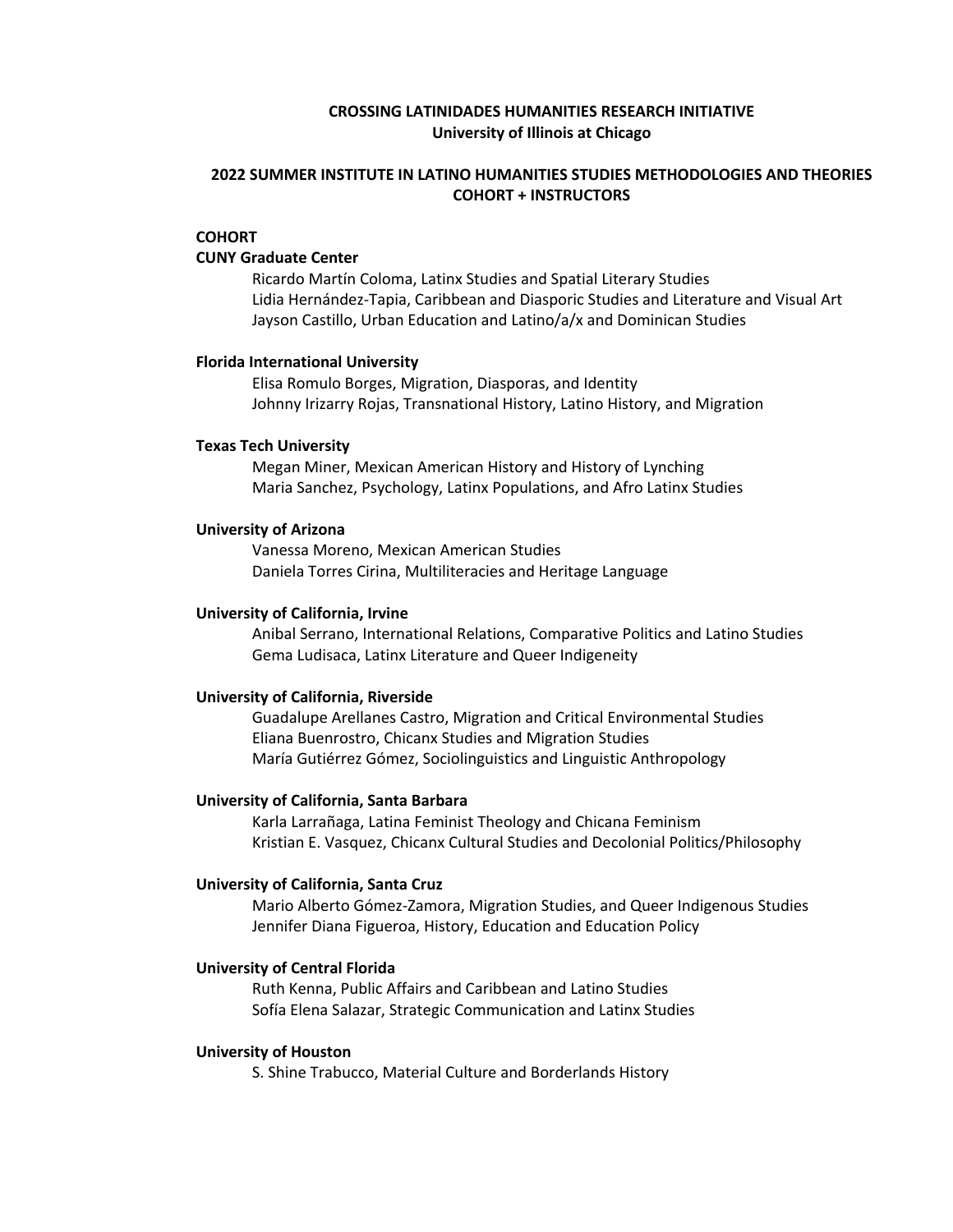#### **University of Illinois at Chicago**

Nicolas Soto, History, Mexican American Migration, and Latinos/as/x in the Midwest Frida Sanchez Vega, Rhetoric, Latin American and Latino Studies, Environmental Studies

#### **University of New Mexico**

Gustavo Garcia, Mexican and Chicana/o Indigeneities, Migration, and (De) Coloniality Jeanette Martinez, Contemporary Latinx and Central American Art History Natalia Toscano, Chicana/o/x Transnational Studies and Chicana Feminist Perspectives

#### **University of Nevada, Las Vegas**

Aldo M. Barrita, Social and Multicultural Psychology and Latino Studies

#### **University of North Texas**

Cesar Humberto Villegas, Comparative Politics, International Relations, Borderlands

#### **University of Texas at Arlington**

Josh Newton, Urban Planning and Community Development in Texas

#### **University of Texas at El Paso**

Diana López, Borderlands History Jessica Martinez, Chicana History, Borderlands History, Labor History José Manuel Flores, Rhetoric, Cultural and Border Studies, Sound Studies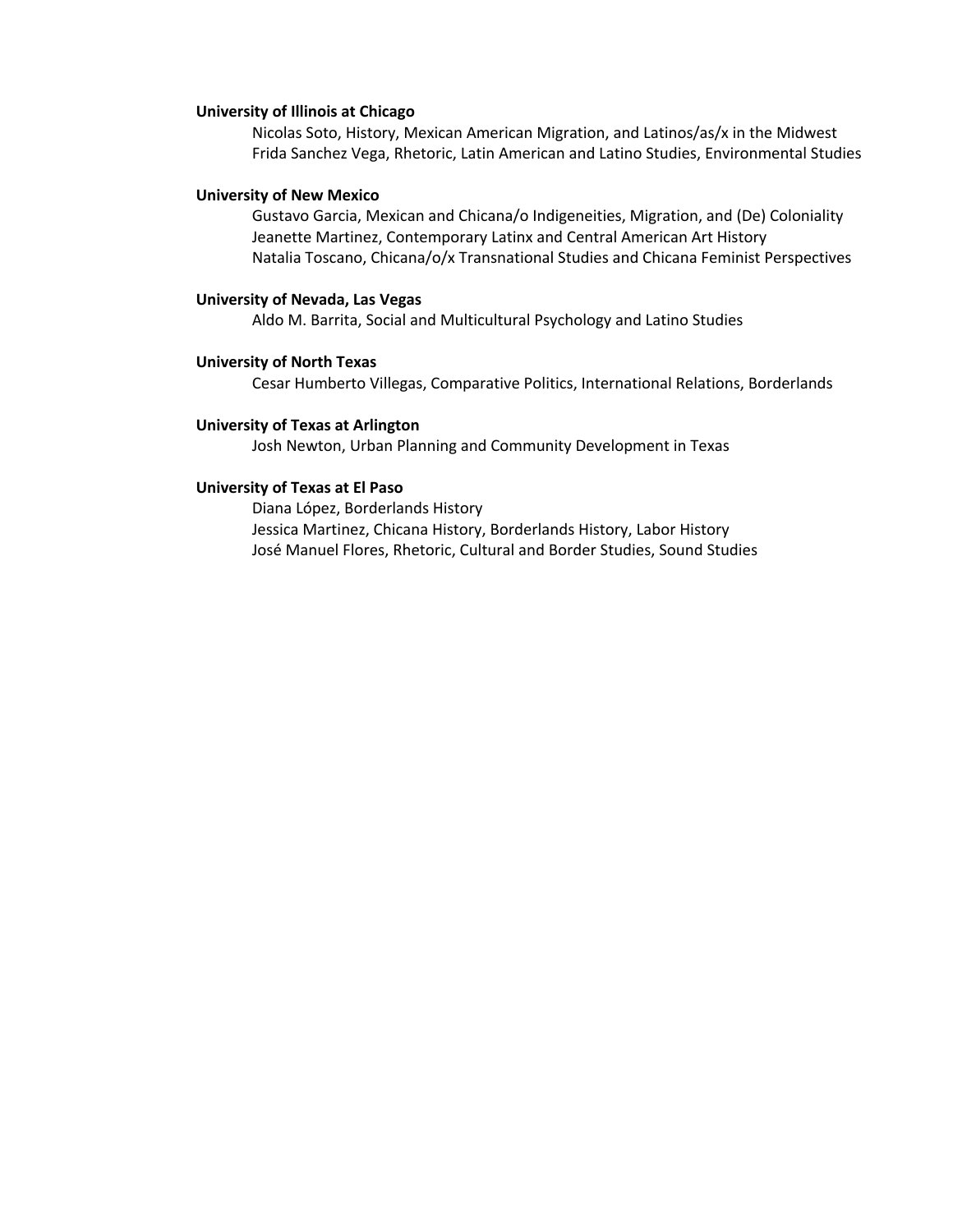#### **2022 COHORT BIOGRAPHIES**









**Guadalupe Arellanes Castro** (she/ella) is a first-generation college graduate and child of immigrants pursuing a Ph.D. in Ethnic Studies at the University of California, Riverside. Her current research focuses on environmental justice, abolition, kinship networks, and migration. She earned an M.A. in Latin American Studies and a B.A. in Women's, Gender, and Sexuality Studies. Her master's thesis titled "Dark Skinned and Disposable" was an intersectional feminist exploration of the role of ethnoracism, neoliberalism, and misogyny in the murders of women in Ciudad Juárez, Chihuahua. Her current research details how the environment structures migration and how immigrants theorize the environment to advocate for environmental justice that connects with their ancestral, communal, and embodied knowledges.

**Aldo M. Barrita,** M.A. (he/his/él) is a queer Mexican immigrant, doctoral student in his 3rd year at the Psychological and Brain Sciences Ph.D. Program at the University of Nevada, Las Vegas (UNLV). He received his B.A. in Psychology from the University of California, Berkeley in 2017 and a Master's in Psychology at UNLV in 2019. His research interests include how different forms of discrimination, primarily microaggressions, psychologically impact marginalized individuals, particularly Latinx & LGBTQ+. For his thesis, Aldo developed a novel quantitative measure for racial microaggressions within the context of immigration status. Barrita currently serves as Student Representative for the National Latinx Psychology Association (NLPA). He recently received the NLPA President Citation in 2020 and the NLPA Distinguished Service Award in 2021 for his scholarship, leadership, and service. He also serves as Elect-Student Chair for APA Division 52 International Psychology in 2022.

**Eliana Buenrostro** is a doctoral student at the University of California, Riverside in the Department of Ethnic Studies. She received her master's in Latin American and Latino Studies from the University of Illinois at Chicago in 2020. Her M.A. paper titled "Destined to Fuck Up: Los Illegals, Chicano Punk, and the Immigration Art and Politics of 1980s Los Angeles" uses oral history to recount the activist cultural production of the Chicano punk band Los Illegals, during a period of mass deportations in the United States. Her current research looks at the criminalization, immigration, and deportation of Chicanos and Latinos through the lens of music and other forms of cultural production.

**Jayson Castillo** is a proud native New Yorker of Dominican and Salvadoran descent and a third-year doctoral student in the department of Urban Education at the CUNY Graduate Center. As a youngster, Jayson attended Elementary school in the Bronx with his three older brothers, where they each learned English through the school's Transitional Bilingual Education program. It was those experiences, as a linguistically minoritized student from a low-income family, that drove him to, many years later, become a NYC public-school teacher working with special needs and bilingual student populations. Today, as a scholar, Jayson is interested in the educational experiences of Dominican/Latino students and their communities, especially as they intersect with cultural, linguistic, and transnational practices.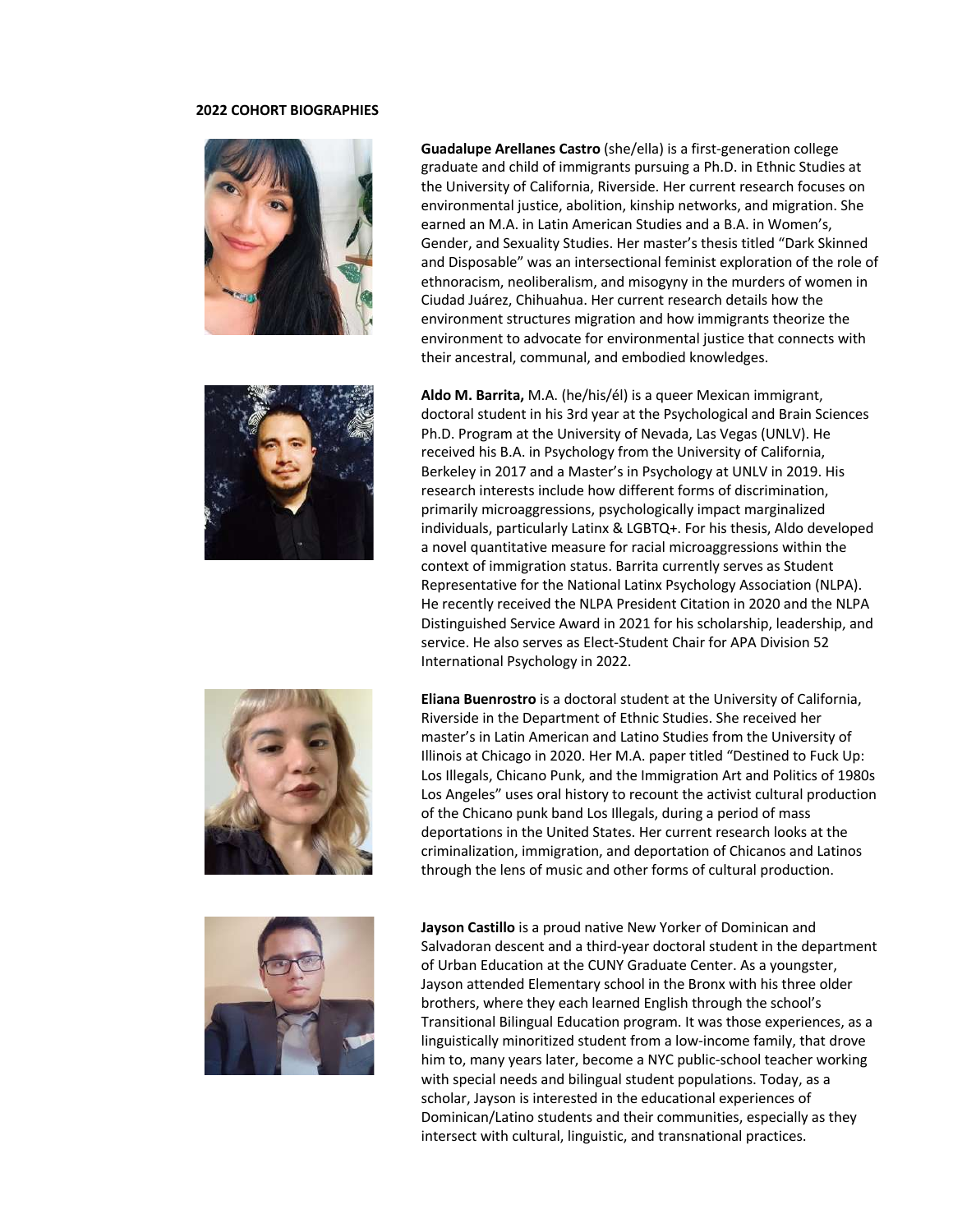







**Ricardo Martin Coloma** is a Ph.D. Student in Latin American, Iberian, and Latino Cultures (LAILAC) at the Graduate Center (CUNY) interested in gentrification and contemporary diasporic fiction. He received a B.Arch.+ M.Arch. (Arquitecto Superior) from Universidad Francisco de Vitoria in Madrid and an MA in Spanish/Latin-American Literature from Universidad de Barcelona. His research interests include literary cartographies, utopian thinking in the age of globalization, spatial literary studies, performance studies, diaspora cultures, migration studies, and Barrio urbanism.

**Jennifer D. Figueroa** grew up in Oxnard, California, with family roots in Guerrero's Costa Chica. She is a Ph.D. student at the University of California, Santa Cruz, in the Latin American and Latino Studies department. Jennifer is a former middle school bilingual teacher in Ventura County. She centers parent/family participation and advocacy to attain educational justice for Chicanx/Latinx students. Her research examines how Latinx parents and families have historically intervened through litigation in favor of Chicanx/Latinx students. Her investigation challenges the label of apathetic Latinx immigrant parents and investigates why it is still part of the narrative in conversations about parent participation in schools.

**José Manuel Flores** is a Ph.D. student in the Rhetoric and Composition Program at The University of Texas at El Paso. He holds an M. A in Studies and Creative Processes in Art and Design. He is a Mexican Latino born and raised on the border between Juárez-El Paso. His interest as a researcher focuses on Sound Studies, and the intersections between soundscapes, philosophy and Cultural and Latino Studies from a disciplinary posture of rhetoric. To inquiry the social dynamic and symbolic constructions that result from cultural-aesthetic exchanges in the border Latino community, he is interested in studying the sociocultural border phenomenon through the study of sounds and how it contributes to the historical heritage of the region.

**Gustavo García** was born and raised in Los Angeles, California. His family migrated from a Zapotec community in the Valles Centrales of Oaxaca. He is the first and only one in his family to continue with higher education. He holds an AA in Social and Behavioral Sciences from Santa Monica College and a BA as double major in Chicana/o Studies and American Indian Studies from the University of California Los Angeles. After receiving an MA in American Studies at the University of New Mexico, he joined the inaugural Ph.D. cohort of Chicana/o Studies. His research interests include Mexican and Latin America racial formations of indigeneity, mestizaje, and blackness; Indigenous displacement and migration; cultural productions as social movements; and transformative practices in higher education. Garcia is also part of the Chicanx World Making and Futurities Project, which uses multimedia platforms like blogging, podcasting, and zines to disseminate expressions of dissent and worldmaking!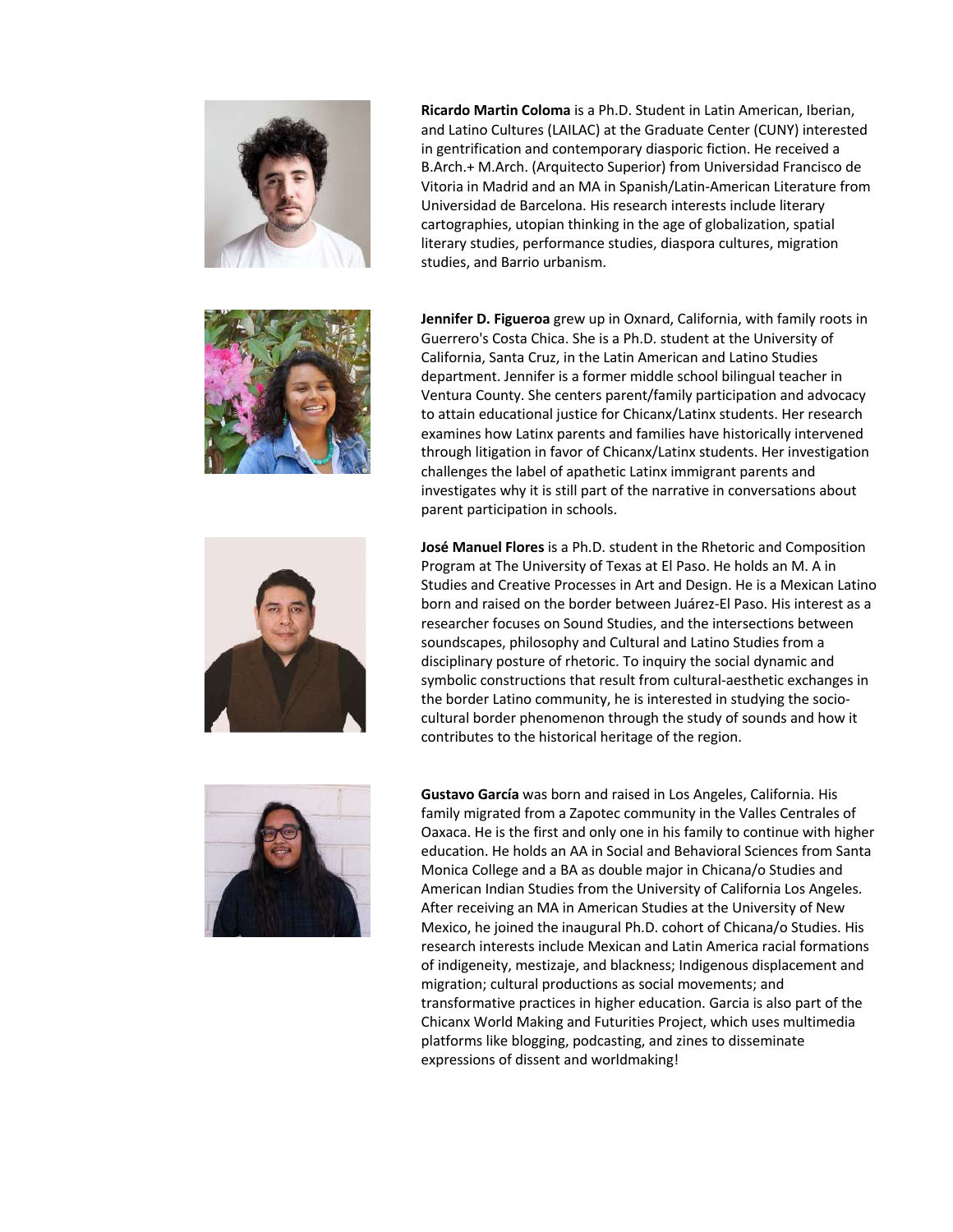



**Maria Gutiérrez Gómez** is a second year PhD candidate at the Hispanic Studies Department in the University of California – Riverside. María received her BA in Spanish Linguistics from UCR in 2016 and in 2020 she earned her MA from UCR. She was born in Michoacan Mexico and at the age of 14 she had to migrate to the United States. She is a DACA recipient. Maria is a native descendant of the Purepecha community in Michoacan, Mexico but due to ancestors' decisions she lost her culture, language and traditions. Her research interest is on the attitudes and ideologies towards P'urhepecha native speakers, the microaggressions towards the language, their indigenous and gender identities of the Purepecha community, originally from Michoacan Mexico, and its culture in modern times in Southern California.



**Lidia Hernández-Tapia** is a Ph.D. student in Latin American, Iberian and Latino Cultures at The Graduate Center, CUNY. She holds a master's degree from the Craig Newmark Graduate School of Journalism at CUNY with a concentration in bilingual (Spanish/English) journalism, as well as a bachelor's degree in Journalism from the University of Havana. She is a Digital Fellow at the Center for Latin American, Caribbean and Latino Studies, CLACLS, and a William Randolph Hearst Fellow at the Center on Philanthropy and Civil Society at The Graduate Center, CUNY. Her work has been published in Cuba, the United States and Germany. Her research interests include 20th and 21st Century Caribbean literature, Cuban-American diasporas, photography and visual culture.



**Johnny Irizarry Rojas** holds a B.A. in history from the University of Puerto Rico and an M.A. in Caribbean History from the Center of Advanced Studies of Puerto Rico and the Caribbean. His broader interests are colonization, migration, and education, particularly during the Cold War. He is also interested in transnational history and environmental history. His current research explores the development of educational policies that established programs and assigned funding for minority groups, particularly for Latinos in secondary and college levels, from the 1960s to the early 1990s. He is also working on a project with the National Park Service that seeks to identify and provide a broader context of acts of violence against Africans, African Americans, and Afro-Caribbeans.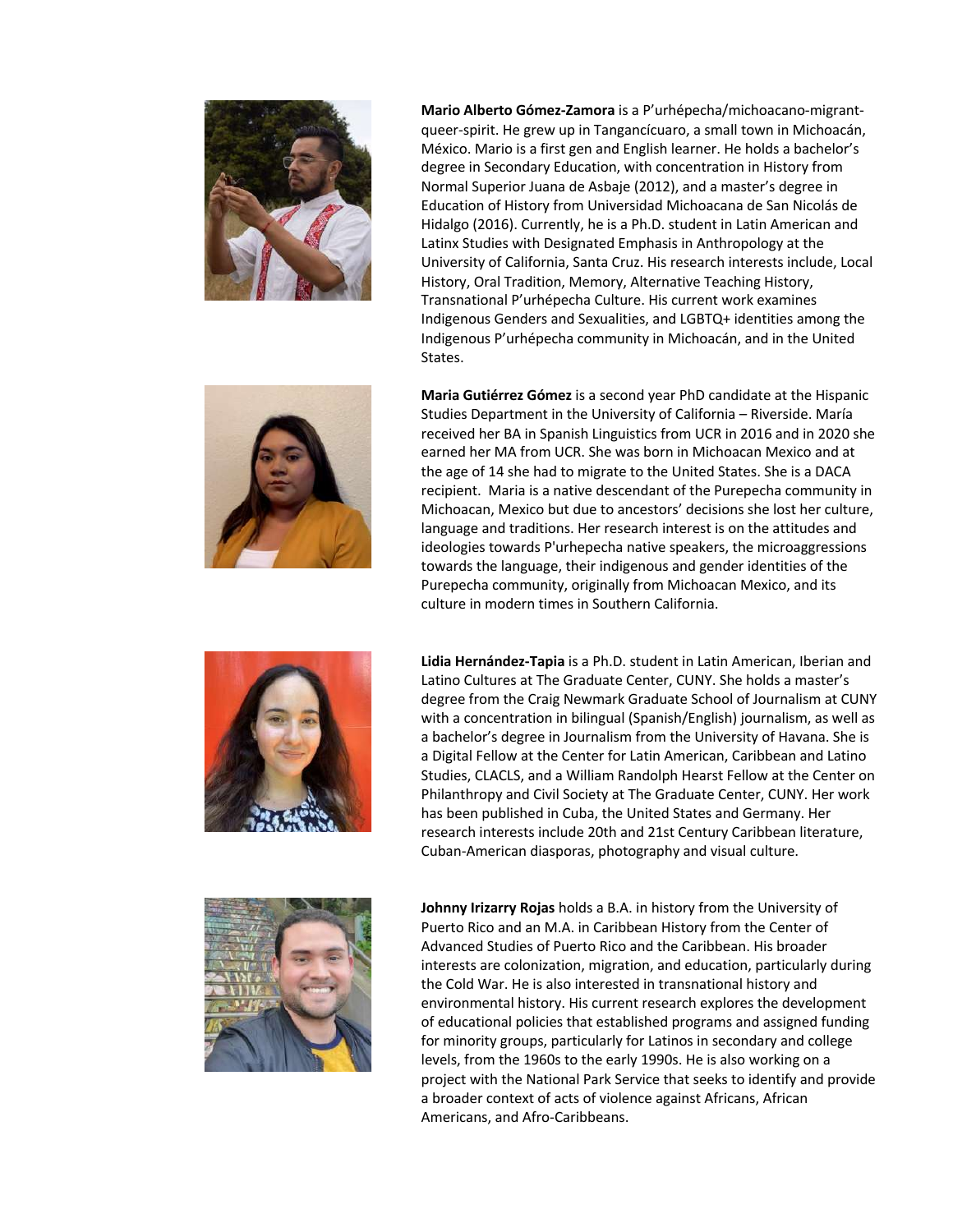

**Ruth Kessa** is a Ph.D. student in Public Affairs program at the University of Central Florida. Her research focuses on human impacts on the environment, climate change, natural disasters and emergency management, international organizations sustainability economic development programs in Latin American the Caribbean and diasporic communities in the United States as well as government collaboration, governance, and community engagement. She received both her master's in Public Administration and Bachelor of Science in Environmental studies and policy from the University of Wisconsin, Oshkosh.



**Karla Larrañaga** is a first-generation Chicana from Inglewood, California. She received her BA in Chicana/o Studies and Women & Gender Studies from Loyola Marymount University in 2017. She received her Master's in English with an emphasis in Cultural Studies from Kansas State University in 2019. She is currently a doctoral student in the Chicano Studies Department at the University of California, Santa Barbara. Karla's proposed research project explores the ways in which community members utilize media technologies to venerate La Virgen de Guadalupe and practice religious rituals. Members of Guadalupana communities create accessible sacred spaces on the internet through social media and other virtual posting. These virtual sacred spaces become digital altars and an archive of memory that defies borders and boundaries associated with able-bodiedness and citizenship status.



**Diana J. Lopez** was born in El Paso, Texas and raised in Ciudad Juarez and Sunland Park, New Mexico. She received BA degrees in Psychology, Spanish, and Gender and Sexuality Studies from New Mexico State University. In 2020, she earned an MS in Mexican American Studies from the University of Arizona. Her graduate thesis concentrated on building the existing literature on testimonios of Mexican women, specifically related to identity formations informed by the hypermilitarization of Sunland Park. She works as a research assistant at the Institute of Oral History since 2020 where she focuses on public history. Diana serves as the LBTQ Caucus Representative for the organization, Mujeres Activas en Letras y Cambio Social. Her dissertation topic will explore the historical hyper violence in border regions experienced by border women.



**Gema Ludisaca** is currently pursuing a Ph.D. in English at the University of California, Irvine. Her areas of research include Contemporary Latinx Literature, Children's and Young Adult Fiction, Queer Indigineity, and Gothic/Horror. She is currently working on developing an interdisciplinary project that would consider how indigenous subcultures theorize narratives of identity, construct knowledge, and transform subjectivity within different discursive spaces like literature, digital rhetoric, and performance. Specifically focusing on moments of contradiction—where claims of mestizaje, cultural nationalism, geopolitics, and colonial history collide to create new sites of meaning and understanding—the aim of her work is to emphasize indigenous identity practices within larger discourses on Latinidad.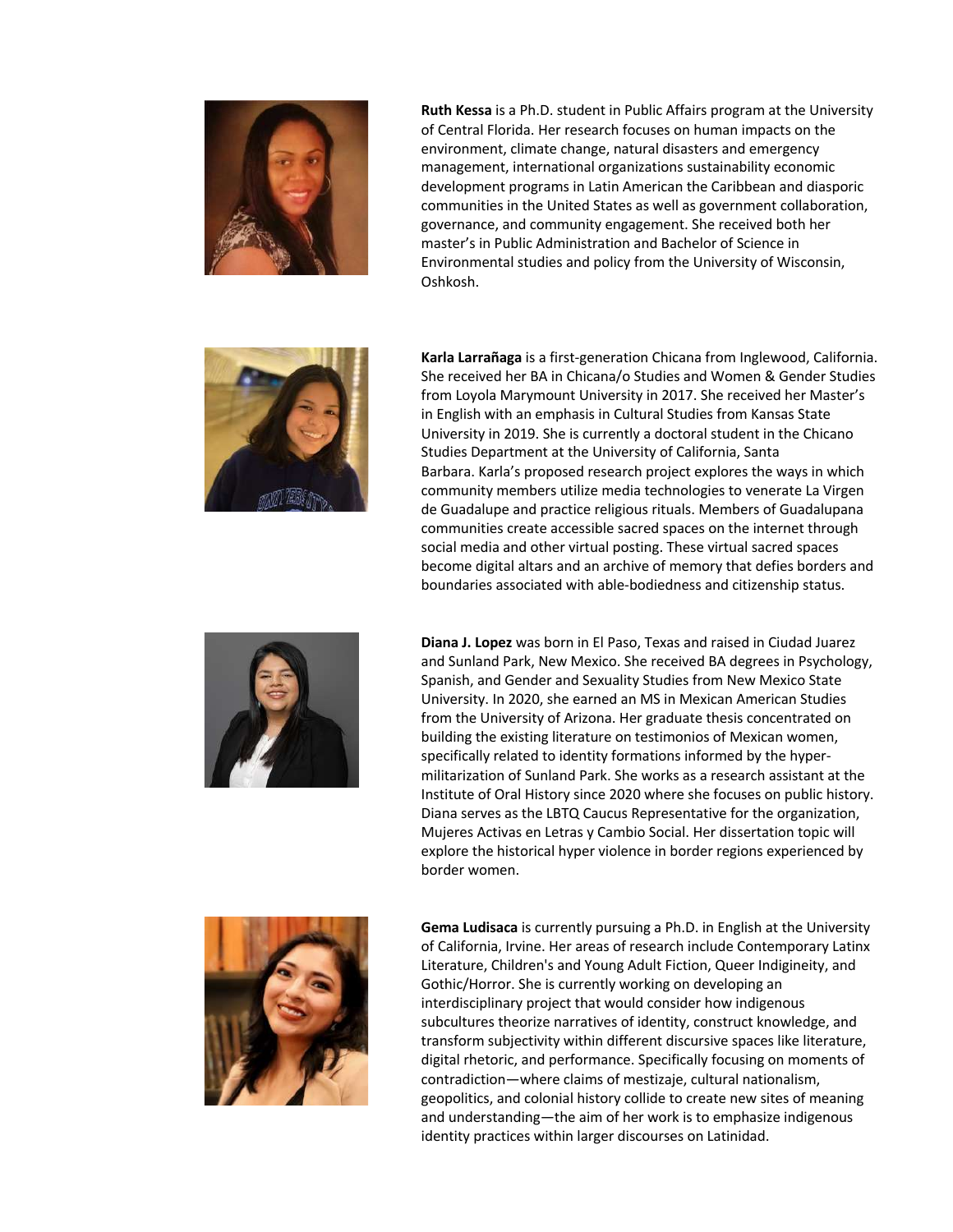

**Jeannette Martinez** is a second-year PhD student in the art history program at The University of New Mexico. Being of the Central American diaspora greatly influenced her interests in contemporary U.S. Latinx art. While this is her area of discipline, her research interests are on migrations, transnationalisms, landscape, memory, feminisms, processes of identity, and decolonial art histories. She researches, writes, and curates on the Central American diaspora by engaging with contemporary artists that navigate it. Her main goal through academia and curatorial practices is to make known the stories of communities that have been marginalized and erased.



**Jessica Martinez** is originally from San Diego, California. She received a BA in History from the University of California, Merced, an MA in History at California State University, Stanislaus. Currently, she is a second year Ph.D. student in the Borderlands History Department at the University of Texas at El Paso (UTEP). Her area of interest is 19th century Chicanas and Mexicanas and their influence on the US-Mexico borderlands.



**Megan Miner** is from Dayton, Ohio. She received a B.A. from Bowling Green State University where she studied History and Ethnic Studies and an M.A from Texas Tech University in Lubbock, Texas where she is currently a doctoral student in the History Department. Miner's thesis, *Who Will Fight for Me When I'm Gone?: the Legacy and Response to the Lynching of Mexicans in the American Borderlands,* discussed the responses to lynching at a local, state, and federal level as well as the cultural impact of lynching. For her dissertation, Miner is interested in exploring the historical memory of racial violence and terrorism in the state of Texas during the late nineteenth and early twentieth centuries through a focus on the Texas Rangers. She has presented her research at both regional and national conferences.



**Vanessa Moreno** is a PhD student in the Mexican American Studies department at The University of Arizona. She is the daughter of Mexican migrants and was raised in the San Joaquín Valley (Yokuts lands) and San Francisco Bay Area (Ohlone lands) of Northern California. Vanessa is of Purépecha heritage on her paternal side, with her father originating from Aguililla, Michoacán. Her dissertation research will explore the development of transnational communities by migrants from Michoacán in Northern California, specifically the Redwood City-Aguililla transnational community. Vanessa's research interests include Indigenous migration and diaspora, historical trauma, transnationalism, collective memory, oral history, and community-based participatory research.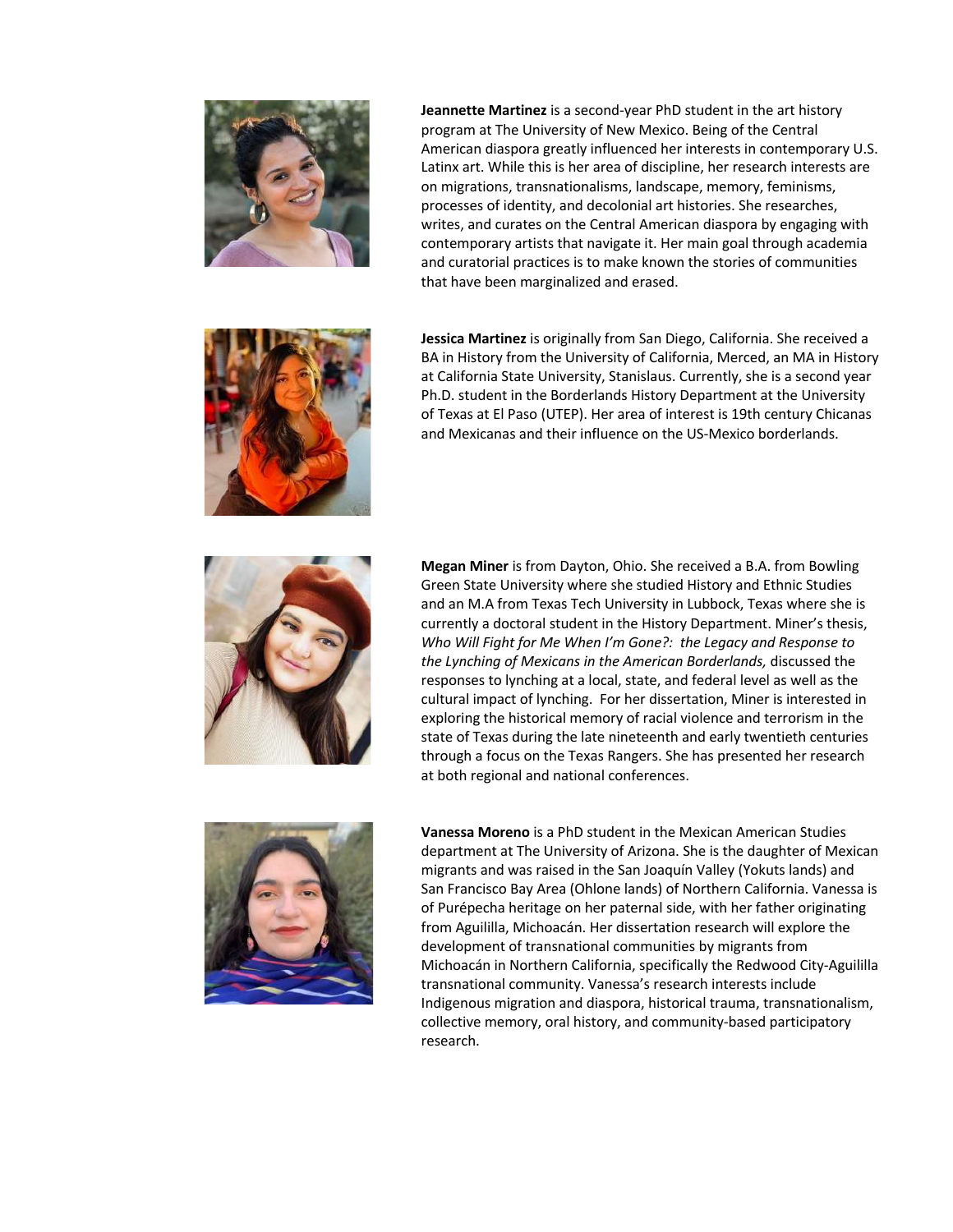

**Josh Newton** is an Urban Planning & Public Policy PhD student in the College of Architecture, Planning, and Public Affairs at the University of Texas at Arlington. He is also an instructor in the Department of Public Affairs and Planning, a Dean's Distinguished Assistantship Fellow, and President of the CAPPA PhD Consortium. His research interests include nonprofit community development, neo-Marxist theory, race/ethnicity, gentrification, precarity under neoliberal capitalism, place-based interventions, and public participation. He is currently involved in projects on Comprehensive Community Initiative (CCI) outcomes on neighborhood stability, sustainability and infrastructure in informal communities in the Dallas-Fort Worth Metroplex, and a transnational comparison of place-based philanthropic initiatives for social and environmental justice.



Originally from Cuba, **Elisa Romulo** is a Florida International University alumna with masters' in Latin American and Caribbean Studies and Asian Studies respectively. This combination of curricula opened the doors to my current research interests and provided me with the historical foundations of the specific minorities I wish to study. My work focuses in the areas of migrations, Diasporas, and identities. Specifically, my research is centered around the application of Fernando Ortiz's transculturation as a theoretical framework. I expand the traditional applications of the theory usually utilized in the literature to understand the incorporation of the indigenous, African and European populations into the Cuban nation, to include the national experiences of other minorities, specifically the Japanese and Okinawans in the construct of Cubanidad (Cubanness).

**Sofia E. Salazar** is a Ph.D. student in the Strategic Communication Program at the University of Central Florida. She is a Graduate Teaching Associate and Executive Team Lead for the International Crisis and Risk Communication Conference (ICRCC). Her research interests are health communication and instructional crisis and risk communication, focusing on the Hispanic and Latinx communities. Sofia was born and raised in Venezuela and has been living in the United States for the past seven years.



**Maria Sanchez** is a Ph.D. student in the Department of Psychological Sciences' Counseling Psychology program and is a member of the Latinx Mental Health and Resiliency Lab at Texas Tech University. Maria received her B.A. in Psychology in 2018 from the Pennsylvania State University – University Park and her M.A. in Psychology in 2021 from Texas Tech University. Her research focuses on racism, colorism, mental health, and resiliency of AfroLatinx emerging adults. Maria provides psychological services to diverse populations in community, medical, and university settings. She specializes in interpersonal processing and rational-cultural therapies with an emphasis on mood disorders treatments. Maria's goal is to specialize in the provision of psychological services to underrepresented communities, such as BIPOC, firstgeneration college students, and individuals of low SES backgrounds.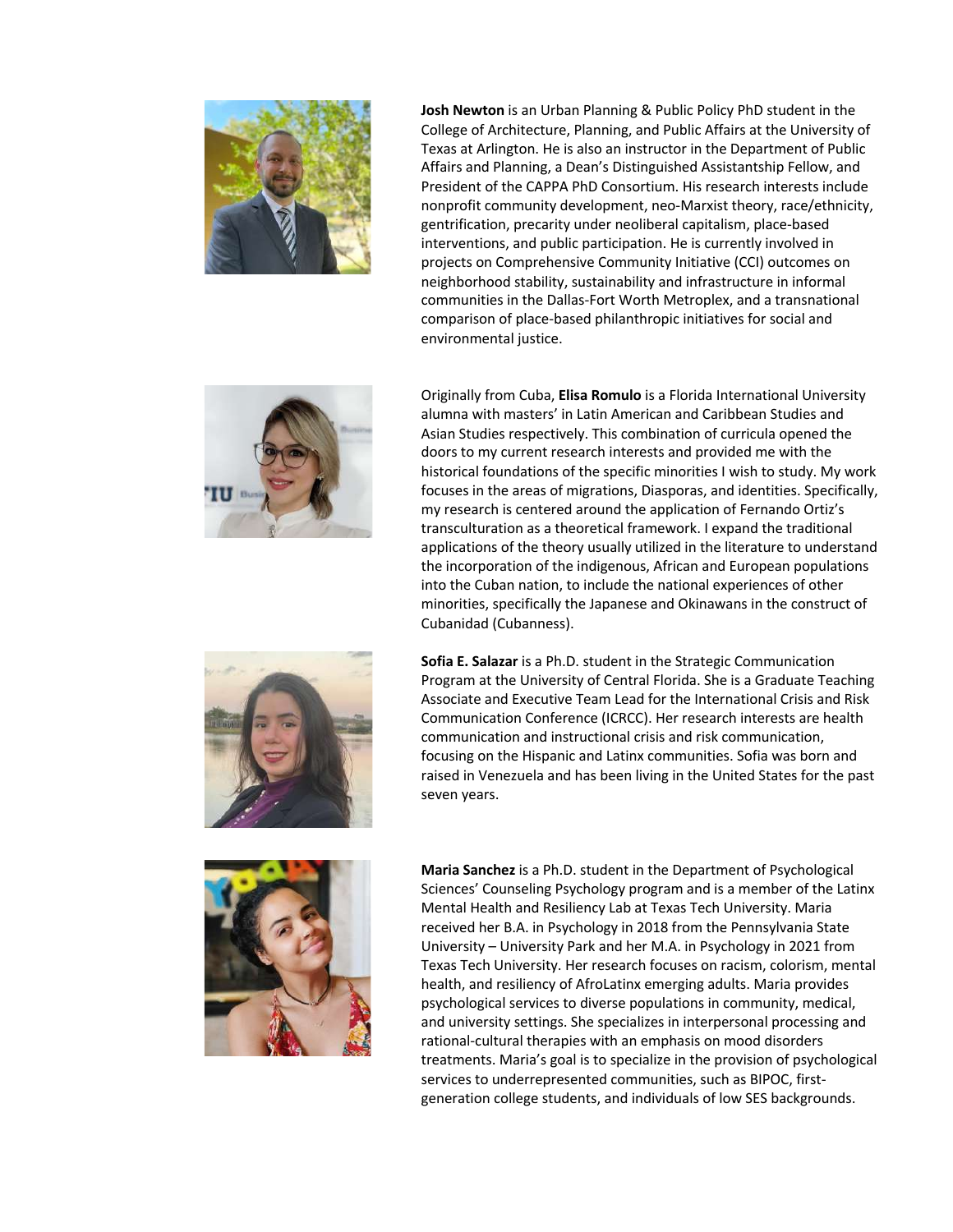

**Anibal Serrano** (he/him) is a political science doctoral student at the University of California, Irvine, and an alumnus of the California State University system. He is from South Central Los Angeles, a firstgeneration scholar, and a son of Mexican immigrants. His research interests include transnational gangs, drug trafficking organizations, international illicit flows, militarization, violence, and human security. His current project focuses on understanding how violence emerges and is practiced and how this impacts Latinx communities and safety in the US and Latin America. Serrano aspires to become a professor equipped with the tools necessary to support and empower students of color through his research, teaching, and mentorship.



**Nico Soto** is a second-year doctoral student in the history department at the University of Illinois at Chicago (UIC). His research interests center around mid-20th century guestworking in the Midwest and the post-guestworking settlement experience of Mexican immigrants in different parts of the Great Lakes region. Soto grew up in Milwaukee, WI and lived there his whole life until he attended UIC. He enjoys playing fútbol, cooking and eating vegan, and collecting and maintaining plants. When the weather permits, he loves to take his work to different area parks to try and get tasks done out in the fresh Chicago Summer.



**Daniela Torres Cirina** is a proud first-generation college graduate from Venezuela. She is currently a graduate student in the Second Language Acquisition and Teaching (SLAT) interdisciplinary graduate program at the University of Arizona. She earned a master's degree in Hispanic Linguistics from the University of Arizona and a Bachelor of Arts in Hispanic Philology from the University of Barcelona. My research interests include multiliteracies, technology-enhanced language learning, and heritage language pedagogy.



**Natalia M. Toscano** (she/her/ella) is a PhD student in the department of Chicana/o/x Studies at the University of New Mexico (UNM). She received her AA in Humanities and Liberal Arts from Santa Monica College and transferred to UCLA where she received her BA in Chicana/o Studies and American Indian Studies, and later received her MA in American Studies from UNM. Natalia's research explores the influence of transnational organizing, coalition, and collaboration of transnational organizing, movements, and thoughts on Chicanx political thought and philosophy. Examining how transnational organizing has influenced and shaped Chicana/o/x communities struggle for autonomy and self-determination. She is a member of the Chicanx World Making and Futurities project (CWMF), a rasquache multi-media collaborative project thinking through notions of world making and world bridging. Currently, Natalia is collaborating on various writing and zine projects with members of the CWMP project. Natalia also supports various student advocacy and support initiatives like the New Mexico Humanities Now! Mellon Transfer Initiative supporting community college students and the El Puente Research Fellows Program to promote undergraduate research opportunities.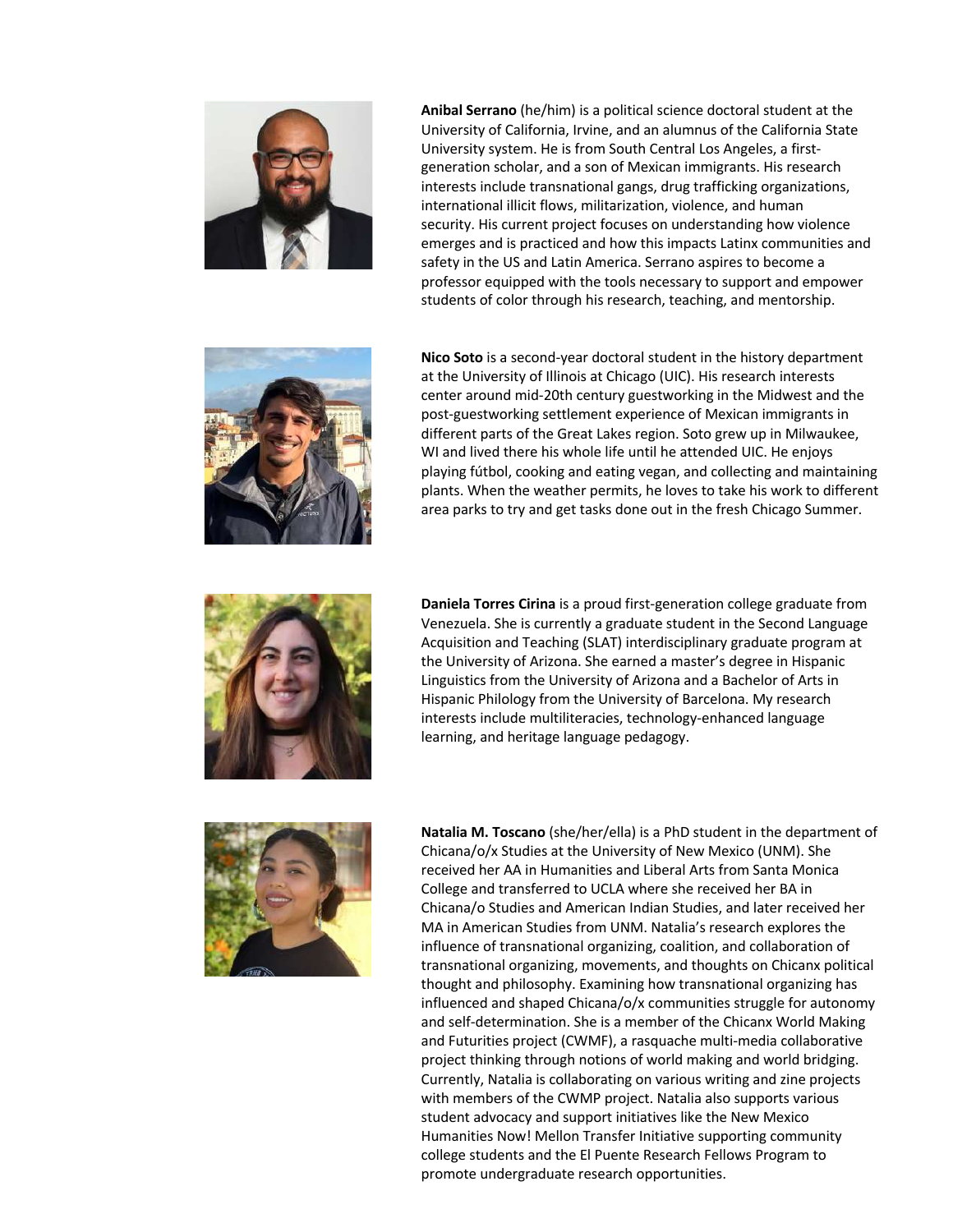

**S. Shine Trabucco** is a PhD student at the University of Houston studying History. She focuses on borderlands, digital humanities, and material culture. Her dissertation research is on the history of earthen architecture in San Antonio, Texas. She received an M.A. with highest honors in Public History from St. Mary's University and a B.A. in Anthropology from Southwestern University.



**Kristian E. Vasquez** (he/him) is a Ph.D. student in the Department of Chicana and Chicano Studies at UC Santa Barbara. He completed his B.A. in Chicana and Chicano Studies and American Indian Studies at UC Los Angeles in 2019 as a transfer student from Los Angeles Southwest College (2014-16) and later received his M.A. in Chicana and Chicano Studies at UC Santa Barbara in 2021. His intellectual doctoral work attends to the materialism, metaphysics, and performance of La Xicanada, specific to the post-Indigenous resurgence movements of the 1990s to unearth the decolonial horizon of Xicanx activity against what he terms "the coloniality of the wor(l)d." Kristian works at the crossroads of decolonial theory, cultural studies, and liberation philosophies to understand affect, being/becoming, and consciousness in the narration of new realities in our capitalist civilization of death. He is a member of the Chicanx World-Making & Futurities Project where he blogs, podcasts, and creates zines to disseminate critical and radical knowledge to a broader community of readers and listeners. He is also a member of Eagle and Condor Liberation Front where he is a political education facilitator that engages with diverse communities, students, and artists to learn and dialogue on Black, Indigenous, third world/global south, and leftist literature.



**Frida Sanchez Vega** is a 2nd year Ph.D. student in the English Department at the University of Illinois at Chicago (UIC), focusing on Rhetorical Studies. She has a double B.A. in Cultural Anthropology and English, and an M.A. in English, both completed at UIC. She currently works as a research assistant for the UIC Office of Diversity, Equity and Engagement, and as a supervisor for the UIC Writing Center. As a doctorate student, she has taught Academic Writing, Intro to Latinx Literature, and is currently teaching Tutoring in the Writing Center. Her academic research includes ethnography of asylum seekers at the U.S.- Mexico border while analyzing citizenship and the birth of the nationstate through the lenses of critical rhetoric and immigration rhetoric. Her goal is to expand the rhetorical understanding of environmental migration, refugees, and the citizen/non-citizen dynamic.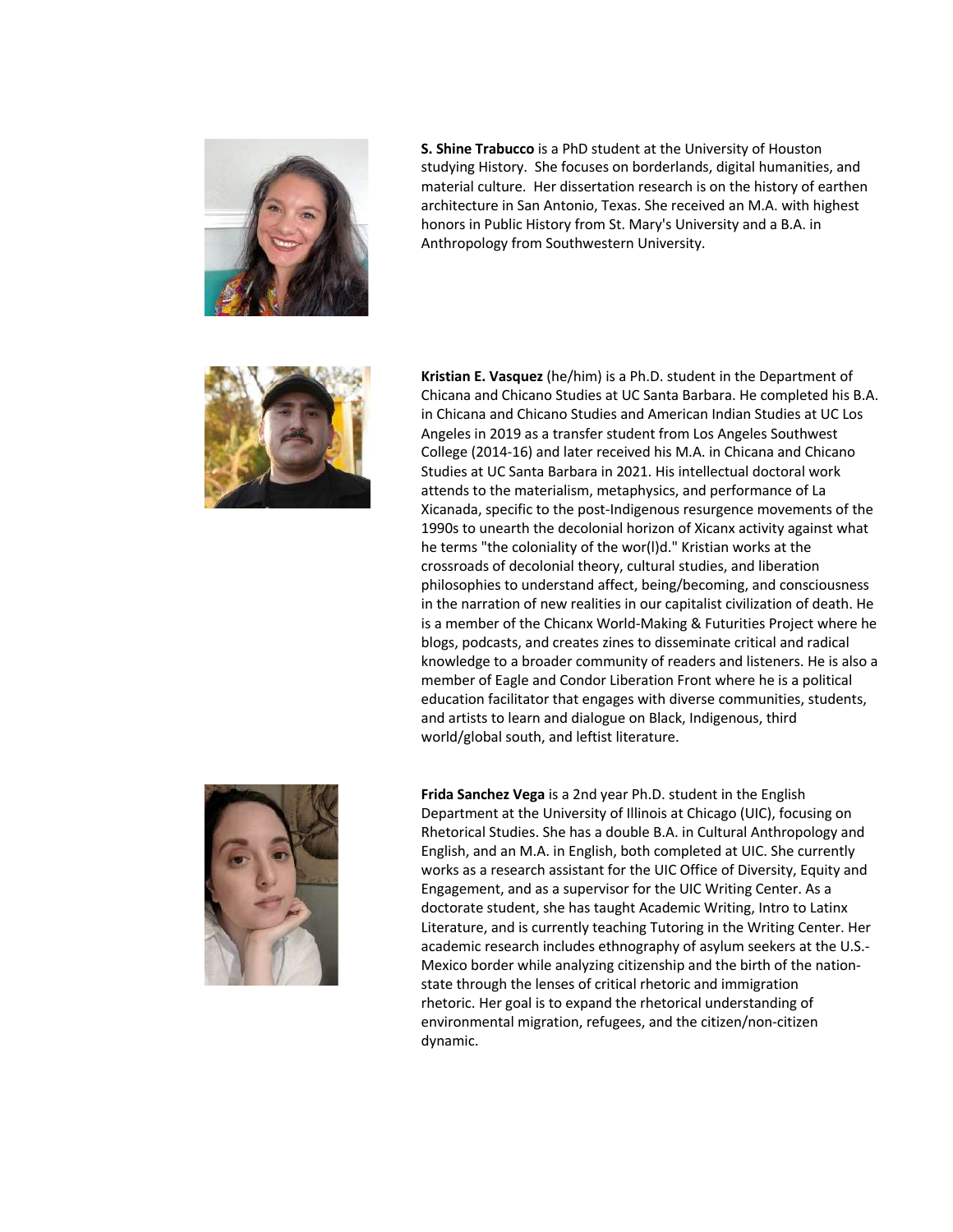

**Cesar Villegas** a second-year doctoral student at the University of North Texas (UNT). He is originally from San Juan, Texas, and until recently had spent the last 20 years living in South Texas in the Rio Grande Valley. He received both bachelor's and master's degrees in Political Science from the University of Texas Rio Grande Valley. As a first field comparativist, second field International Relations, his research focuses on political economy and the broader impact of economic globalization on inequality. His lived experience close to Special Economic Zones along the U.S.-Mexico border drives his current interest to understand how economic globalization has impacted racial minorities close to home.

# **INSTRUCTORS**



**Daniel Borzutzky** is an Associate Professor of English and Latin American and Latino Studies at UIC. He is a poet and translator from Spanish. His books include: *Written After a Massacre in the Year 2018* (2021); *Lake Michigan* (2018), a finalist for the Griffin International Poetry Prize; and *The Performance of Becoming Human* (2016), winner of the National Book Award. His translation of Galo Ghigliotto's *Valdivia*(2016), received the National Translation Award. He has also translated books by Raúl Zurita and Jaime Luis Huenún. He teaches courses in creative writing, contemporary literature and Latinx studies.



Artist-scholar-producer, **Alex E. Chávez** is the Nancy O'Neill Associate Professor of Anthropology at the University of Notre Dame, where he is also a Faculty Fellow of the Institute for Latino Studies. His research explores articulations of Latinx sounds and aurality in relation to race, place-making, and the intimacies that bind lives across physical and cultural borders. He is the author of the multi-award-winning book Sounds of Crossing: Music, Migration, and the Aural Poetics of Huapango Arribeño (Duke University Press, 2017)—recipient of the Alan Merriam Prize from the Society for Ethnomusicology (2018). And in 2016 he produced the Smithsonian Folkways album Serrano de Corázon (Highlander at Heart). He is co-editor of the recently published volume Ethnographic Refusals / Unruly Latinidades, which grows out of an Advanced Seminar he co-chaired at the School for Advanced Research in 2019.



**Karen Mary Davalos**, Professor of Chicano and Latino Studies at the University of Minnesota, has written extensively about Chicana/o/x art, including the prize-winning book, *Yolanda M. López* (distributed by UMN Press, 2008), and *Chicana/o Remix: Art and Errata Since the Sixties* (NYU Press, 2017). With Constance Cortez (UTRGV), she is leads Rhizomes: Mexican American Art Since 1848, a multi-component, digital ecosystem which includes an open-source search tool progressively linking art collections and related documents from libraries, archives, and museums. She has served on the Board of Directors of Self Help Graphics & Art since 2012.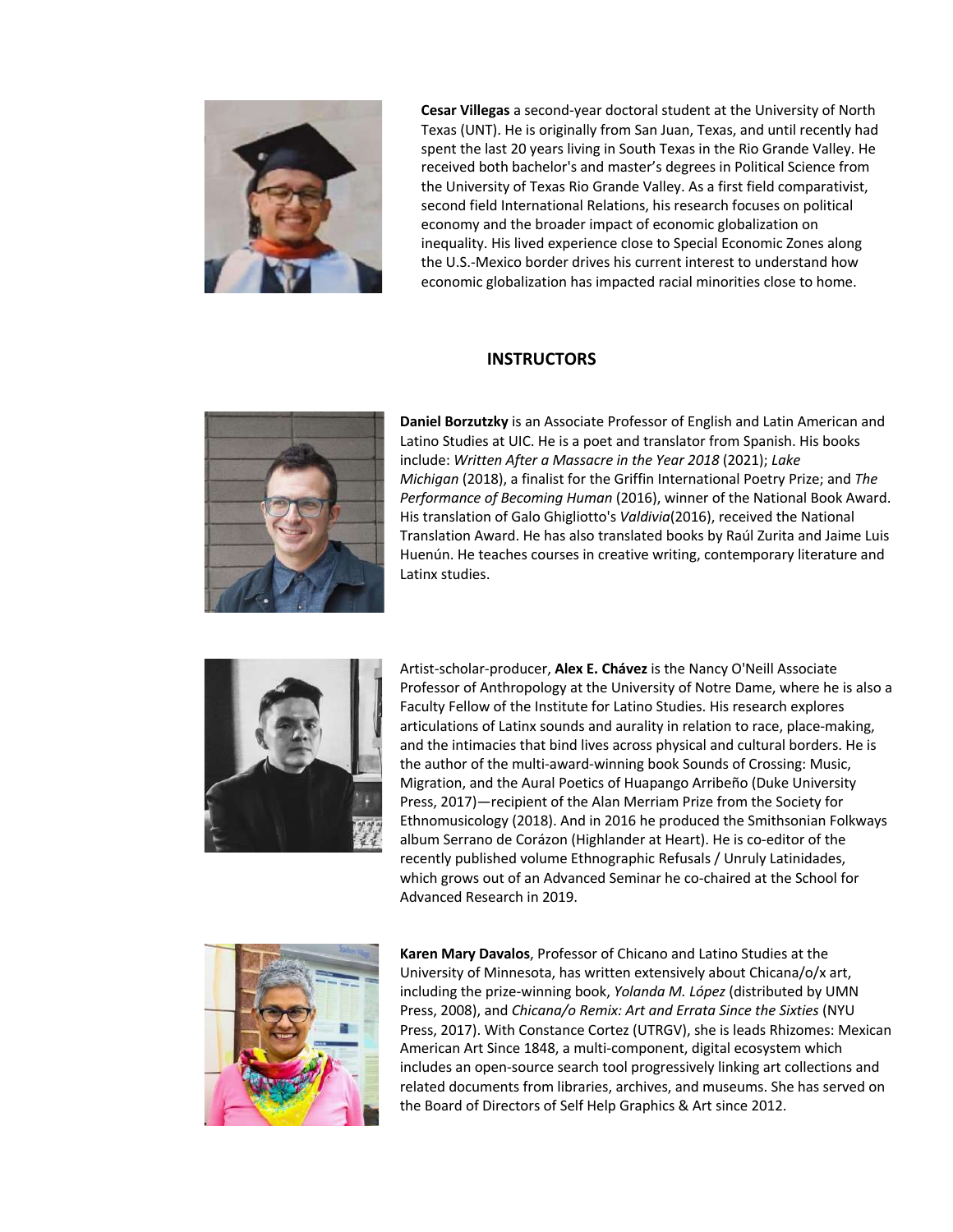

**Alfonso Gonzales Toribio** is an advanced Associate Professor in the Department of Ethnic Studies and has served as the Director of the Latin American Studies Program at the University of California, Riverside since the fall of 2017. Under his leadership, UCR's Latin American Studies Program has become a more robust center for intellectual life on our campus, sponsoring dozens of lectures and events, and mentoring graduate and undergraduates for diverse careers. He holds a PhD in Political Science (UCLA 2008) and an MA in Latin American Studies (Stanford 2002). His research agenda is firmly at the intersection of Latino and Latin American Studies. It is focused on the politics of migration control and migrant/refugee social movements, capitalism and the prospects of liberal democracy in the United States, Mexico, and Central America. He is also the co-editor of a book series titled *Subaltern Latino/a Politics* with Oxford University Press.



**Esther Díaz Martín** is Assistant Professor in the Latin American and Latino Studies and Gender and Women's Studies Programs at the University of Illinois at Chicago. She received a Ph.D. in Iberian and Latin American Languages and Cultures with a graduate portfolio in Mexican American and Latina/o Studies from the University of Texas at Austin with the support of an IUPLR-Mellon dissertation fellowship in 2018. Her research on gender representations and popular feminism in Latinx digital media has been published in Dialógo, Spanish and Portuguese Review, and Chicana/Latina Studies. She is contributor in *Voices from the Ancestors: Xicanx and Latinx Spiritual Expressions and Healing Practices* (ed. Medina and Gonzalez, 2019). Her current book project *Latina Radiophonic Feminism(s): Sounding Gender Politics into the Digital Age,* studies gender politics in contemporary U.S. Spanish-language radio and the stories of women who interrupt the sound of patriarchy in commercial stations by sounding feminism across the U.S. Southwest.



**Lawrence La Fountain Stokes** is professor of Spanish, American Culture, and Women's and Gender Studies at the University of Michigan. His research interests are American and ethnic studies, queer/LGBT Hispanic Caribbean (Cuban, Dominican, Puerto Rican) studies, and U.S. Latina/o/x and Latin American literary, cultural, and performance studies. His first book, *Queer Ricans: Cultures and Sexualities in the Diaspora* (University of Minnesota Press, 2009), analyzes portrayals of migration, sexual diversity, and gender nonconformity in Puerto Rican cultural productions on both on the island and in the United States. His most recent book, *Translocas: The Politics of Puerto Rican Drag and Trans Performance* (University of Michigan Press, 2021), he focuses on migration, transvestism, and performance and argue that drag can serve not only to question gender and sexuality but also to explore commodification, cyberspace, diasporic displacements and reenactments of home, ethnicity, the human/animal divide, monstrosity, politics, poverty, race, and racial passing.